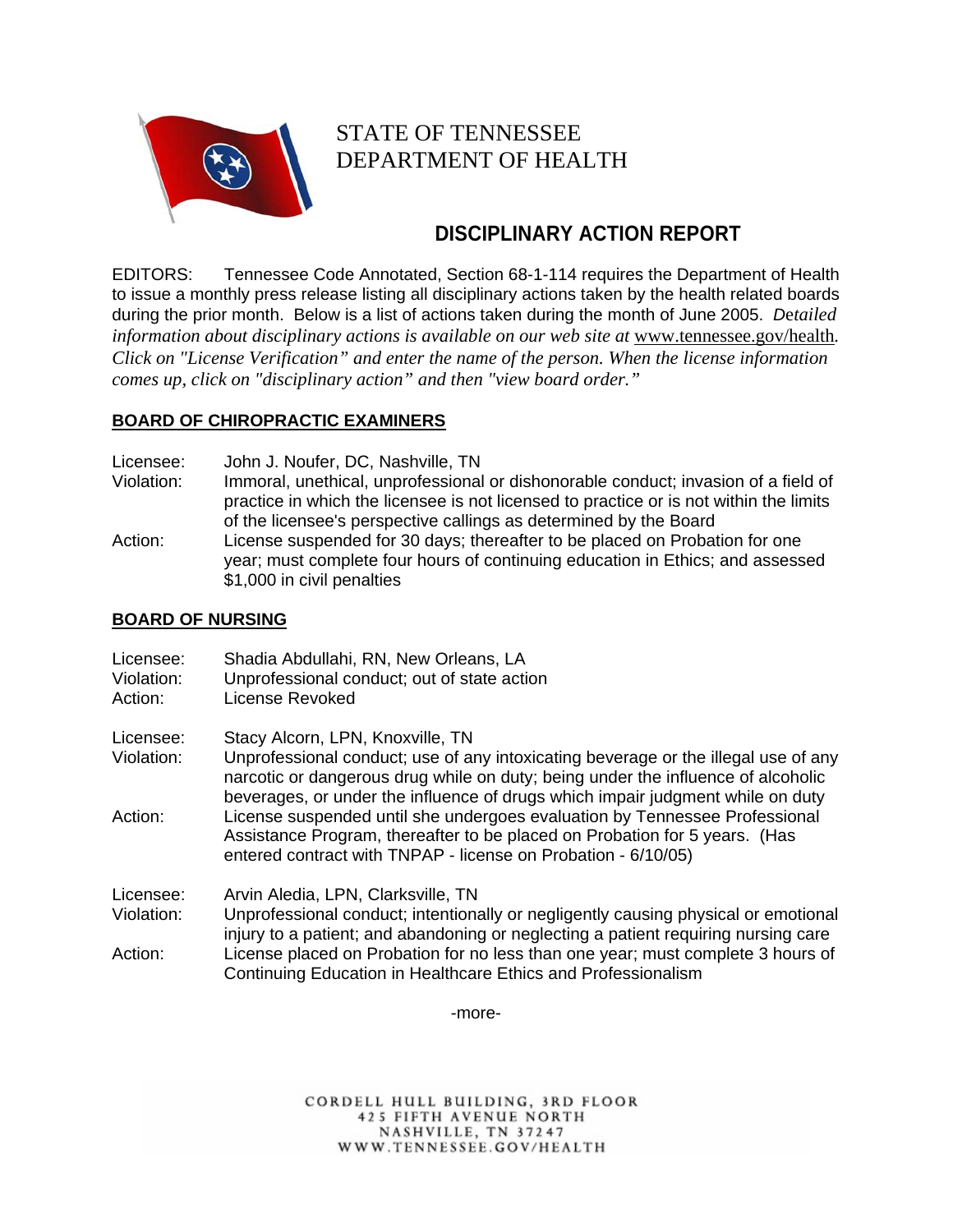| Licensee:<br>Violation:<br>Action: | Mindy Boggs, LPN, Selmer, TN<br>Unprofessional conduct; failure to maintain a record for each patient which<br>accurately reflects the nursing problems and interventions for the patient<br>Reprimanded                                                                                                                                                                                                                                                                                                                                                                                                                                           |
|------------------------------------|----------------------------------------------------------------------------------------------------------------------------------------------------------------------------------------------------------------------------------------------------------------------------------------------------------------------------------------------------------------------------------------------------------------------------------------------------------------------------------------------------------------------------------------------------------------------------------------------------------------------------------------------------|
| Licensee:<br>Violation:            | Sherry Boyton, RN, Pikeville, TN<br>Unprofessional conduct; failure to maintain a record for each patient which<br>accurately reflects the nursing problems and interventions for the patient; making<br>false or materially incorrect, inconsistent or unintelligible entries in any patient                                                                                                                                                                                                                                                                                                                                                      |
| Action:                            | records<br>License placed on Probation for at least one year; must complete 6 hours of<br>continuing education on Computerized Charting and Documentation Procedures                                                                                                                                                                                                                                                                                                                                                                                                                                                                               |
| Licensee:<br>Violation:<br>Action: | Judith Brunson, RN, Murfreesboro, TN<br>Unprofessional conduct; out of state action<br>License revoked; assessed \$1,000 in civil penalties; and assessed case costs                                                                                                                                                                                                                                                                                                                                                                                                                                                                               |
| Licensee:<br>Violation:            | Roy Burrow, RN, Johnson City, TN<br>Unfit or incompetent by reason of negligence, habits or other cause; addicted to<br>alcohol/drugs to degree of interfering with nursing duties; unprofessional conduct;<br>use of any intoxicating beverage or the illegal use of any narcotic or dangerous<br>drug while on duty; being under the influence of alcoholic beverages, or drugs<br>which impair judgment while on duty                                                                                                                                                                                                                           |
| Action:                            | License revoked: assessed \$2,000 in civil penalties and assessed case costs                                                                                                                                                                                                                                                                                                                                                                                                                                                                                                                                                                       |
| Licensee:<br>Violation:            | Jan Callins, RN, Guys, TN<br>Unprofessional conduct; failure to maintain a record for each patient which<br>accurately reflects the nursing problems and interventions for the patient; being<br>under the influence of alcoholic beverages, or drugs which impair judgment while<br>on duty                                                                                                                                                                                                                                                                                                                                                       |
| Action:                            | License suspended; must have an evaluation with the Tennessee Professional<br>Assistance Program (TNPAP) within 30 days and follow the recommendations of<br>the evaluation; must report findings of the evaluation to the board staff; after<br>evaluation by TNPAP, license shall be placed on Probation for one year;<br>assessed \$2,000 in civil penalties                                                                                                                                                                                                                                                                                    |
| Licensee:<br>Violation:            | Linda Drummond, RN, Nashville, TN<br>Unprofessional conduct; making false or materially incorrect, inconsistent or<br>unintelligible entries in any patient records; unauthorized use or removal of<br>narcotics, drugs, supplies, or equipment from any health care facility, school,<br>institution or other work place location; use of any intoxicating beverage or the<br>illegal use of any narcotic or dangerous drug while on duty; being under the<br>influence of alcoholic beverages, or under the influence of drugs which impair<br>judgment while on duty; engaging in acts of dishonesty which relate to the<br>practice of nursing |
| Action:                            | License on Probation until 10/26/06; must maintain compliance with Tennessee<br>Professional Assistance Program contract; assessed \$1,000 in civil penalties                                                                                                                                                                                                                                                                                                                                                                                                                                                                                      |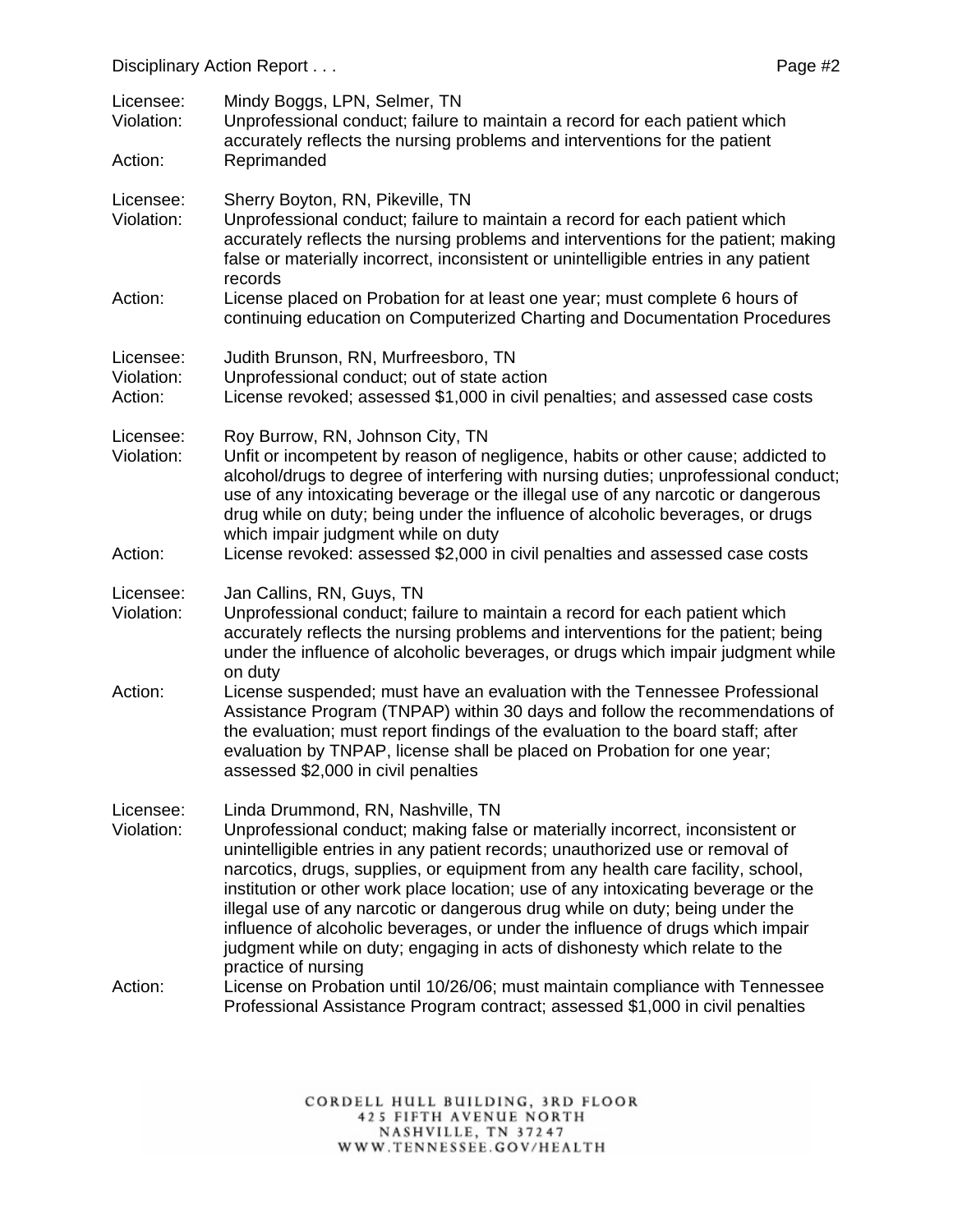| Licensee:<br>Violation:            | Kimberly Duncan, LPN, Camden, TN<br>Addicted to alcohol or drugs to the degree of interfering with nursing duties; guilty<br>of a crime                                                                                                                                                                                                                                                                                                                                                       |
|------------------------------------|-----------------------------------------------------------------------------------------------------------------------------------------------------------------------------------------------------------------------------------------------------------------------------------------------------------------------------------------------------------------------------------------------------------------------------------------------------------------------------------------------|
| Action:                            | License Revoked                                                                                                                                                                                                                                                                                                                                                                                                                                                                               |
| Licensee:<br>Violation:            | Julie Eskew, LPN, Tigrett, TN<br>Unprofessional conduct; violation or attempted violation, directly or indirectly, or<br>assisted in or abetted the violation of, or conspired to violate, any provision of the<br>chapter or law order of the board; engaging in acts of dishonesty which relate to<br>the practice of nursing                                                                                                                                                               |
| Action:                            | License revoked: assessed \$500 in civil penalties and assessed case costs                                                                                                                                                                                                                                                                                                                                                                                                                    |
| Licensee:<br>Violation:            | Paige Grable, LPN, Cleveland, TN<br>Guilty of a crime; unprofessional conduct; engaging in acts of dishonesty which<br>relate to the practice of nursing                                                                                                                                                                                                                                                                                                                                      |
| Action:                            | License Revoked                                                                                                                                                                                                                                                                                                                                                                                                                                                                               |
| Licensee:<br>Violation:<br>Action: | Lisa Grace, RN, Gray, TN<br>Guilty of a crime<br>License revoked: assessed \$1,000 in civil penalties and assessed case costs                                                                                                                                                                                                                                                                                                                                                                 |
| Licensee:<br>Violation:<br>Action: | Michael Green, RN, Jonesborough, TN<br>Unprofessional conduct<br>License Revoked                                                                                                                                                                                                                                                                                                                                                                                                              |
| Licensee:<br>Violation:            | Tammy Hamm, LPN, Waverly, TN<br>Guilty of a crime; guilty of unprofessional conduct; making false or materially<br>incorrect, inconsistent, or unintelligible entries in any patient records; engaging in<br>acts of dishonesty related to the practice of nursing.                                                                                                                                                                                                                           |
| Action:                            | License suspended until such time as Tennessee Professional Assistance<br>Program (TNPAP) evaluation is completed; must follow any recommendation of<br>evaluation. Should the evaluation recommend a contract with TNPAP,<br>Respondent's license shall be placed on Probation until she fulfills all conditions of<br>the contract. Should the evaluation not recommend a contract, Respondent's<br>license shall be placed on Probation until such time as all penalties are paid in full. |
| Licensee:<br>Violation:<br>Action: | Christi Hekking, RN, Cordova, TN<br>Violation of prior board order<br>License revoked: assessed \$2,300 in civil penalties                                                                                                                                                                                                                                                                                                                                                                    |
| Licensee:<br>Violation:            | Donna Housley, RN, Jacksboro, TN<br>Unfit or incompetent by reason of negligence, habits or other cause;<br>unprofessional conduct; use of any intoxicating beverage or the illegal use of any<br>narcotic or dangerous drug while on duty; being under the influence of alcoholic<br>beverages, or under the influence of drugs which impair judgment while on duty                                                                                                                          |
| Action:                            | License placed on Probation for two years; must have an evaluation with the<br>Tennessee Professional Assistance Program within 30 days and shall follow any<br>recommendation; assessed costs                                                                                                                                                                                                                                                                                                |

-more-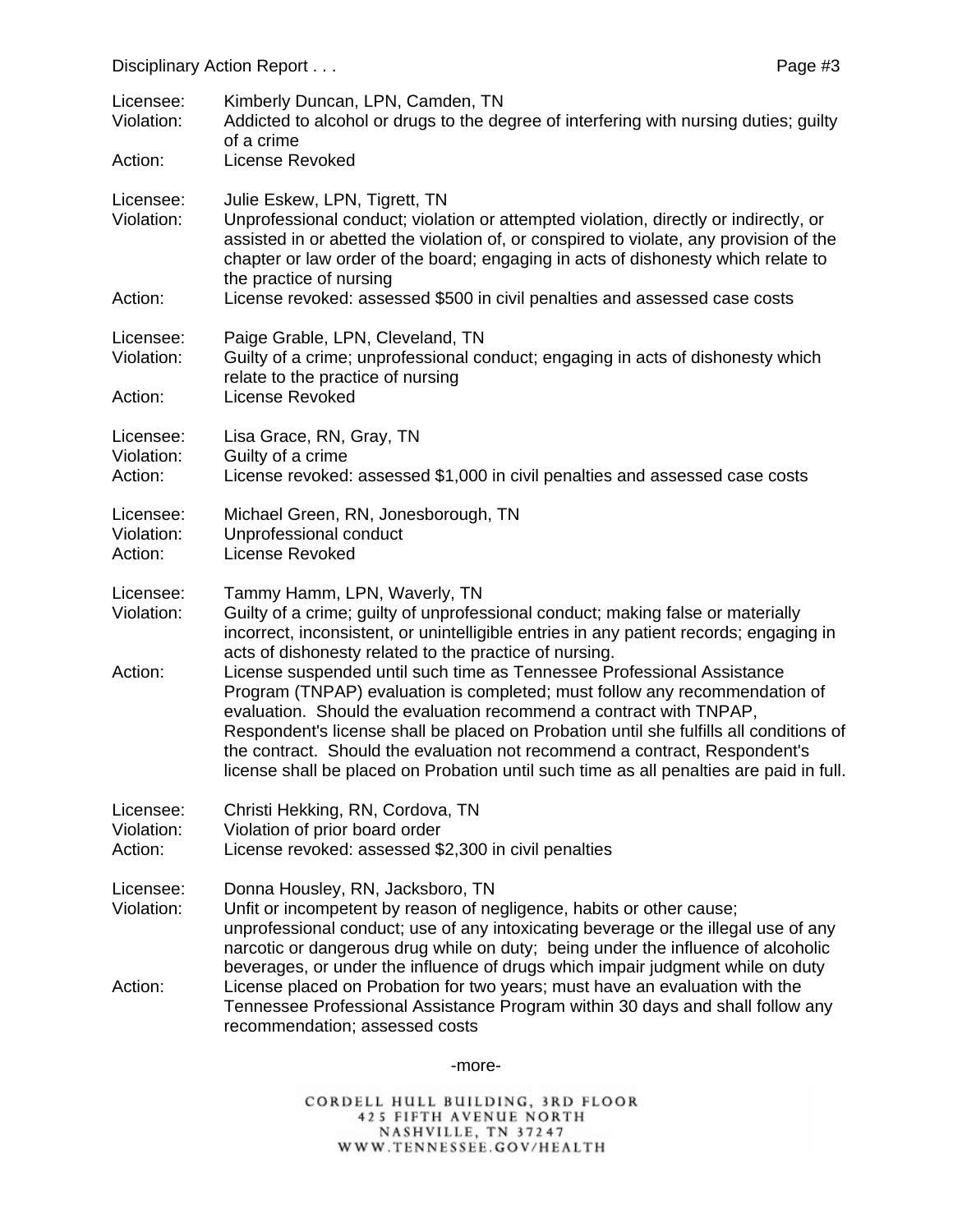| Licensee:<br>Violation:<br>Action: | Connie Jopson Miller, LPN, Elizabethton, TN<br>Unfit or incompetent by reason of negligence, habits, or other cause;<br>unprofessional conduct<br>License placed on Probation for a minimum of six months; must enroll in and<br>successfully complete a term of didactic and clinical practice with emphasis on<br>pharmacology                                               |
|------------------------------------|--------------------------------------------------------------------------------------------------------------------------------------------------------------------------------------------------------------------------------------------------------------------------------------------------------------------------------------------------------------------------------|
| Licensee:<br>Violation:            | Kristine Kirkwood, LPN, Phoenix, AZ<br>Unprofessional conduct; engaging in acts of dishonesty related to the practice of<br>nursing                                                                                                                                                                                                                                            |
| Action:                            | License revoked: assessed \$500 in civil penalties and assessed case costs                                                                                                                                                                                                                                                                                                     |
| Licensee:<br>Violation:<br>Action: | Tammy Lambert, RN, Memphis, TN<br>Unprofessional conduct; out of state action<br>License revoked: assessed \$500 in civil penalties and assessed case costs                                                                                                                                                                                                                    |
| Licensee:                          | Phillip Maxwell, LPN, Memphis, TN                                                                                                                                                                                                                                                                                                                                              |
| Violation:<br>Action:              | Guilty of a crime<br>Petition for reconsideration of the Board's Order effective April 27, 2005 revoking<br>license to practice was granted. Board Order placed Respondent's license on<br>Probation.                                                                                                                                                                          |
| Licensee:<br>Violation:            | Henry McLeod, III, RN, Knoxville, TN<br>Unprofessional conduct; unauthorized use or removal of narcotics, drugs,<br>supplies, or equipment from any health care facility, school, institution or other<br>work place location                                                                                                                                                  |
| Action:                            | Reprimanded                                                                                                                                                                                                                                                                                                                                                                    |
| Licensee:<br>Violation:<br>Action: | Donna Mehta, RN, Chattanooga, TN<br>Violation of Board Order; guilty of a crime; and unprofessional conduct<br><b>License Revoked</b>                                                                                                                                                                                                                                          |
| Licensee:<br>Violation:<br>Action: | Hassie Merrell, LPN, Monteagle, TN<br>Violation of prior board order<br>License Revoked                                                                                                                                                                                                                                                                                        |
| Licensee:<br>Violation:            | Jan Metcalf, RN, Chattanooga, TN<br>Addicted to alcohol or drugs to the degree of interfering with nursing duties;<br>unprofessional conduct; use of any intoxicating beverage or the illegal use of any<br>narcotic or dangerous drug while on duty; being under the influence of alcoholic<br>beverages, or under the influence of drugs which impair judgment while on duty |
| Action:                            | License placed on Probation for a period of no less than 5 years; must seek<br>treatment with the Tennessee Professional Assistance Program within 30 days;<br>must follow any and all recommendation of the Program                                                                                                                                                           |
| Licensee:<br>Violation:            | Joseph Newbern, LPN, Hermitage, TN<br>Unprofessional conduct; intentionally or negligently causing physical or emotional<br>injury to a patient                                                                                                                                                                                                                                |
| Action:                            | License revoked: assessed \$1,000 in civil penalties and assessed case costs                                                                                                                                                                                                                                                                                                   |

-more-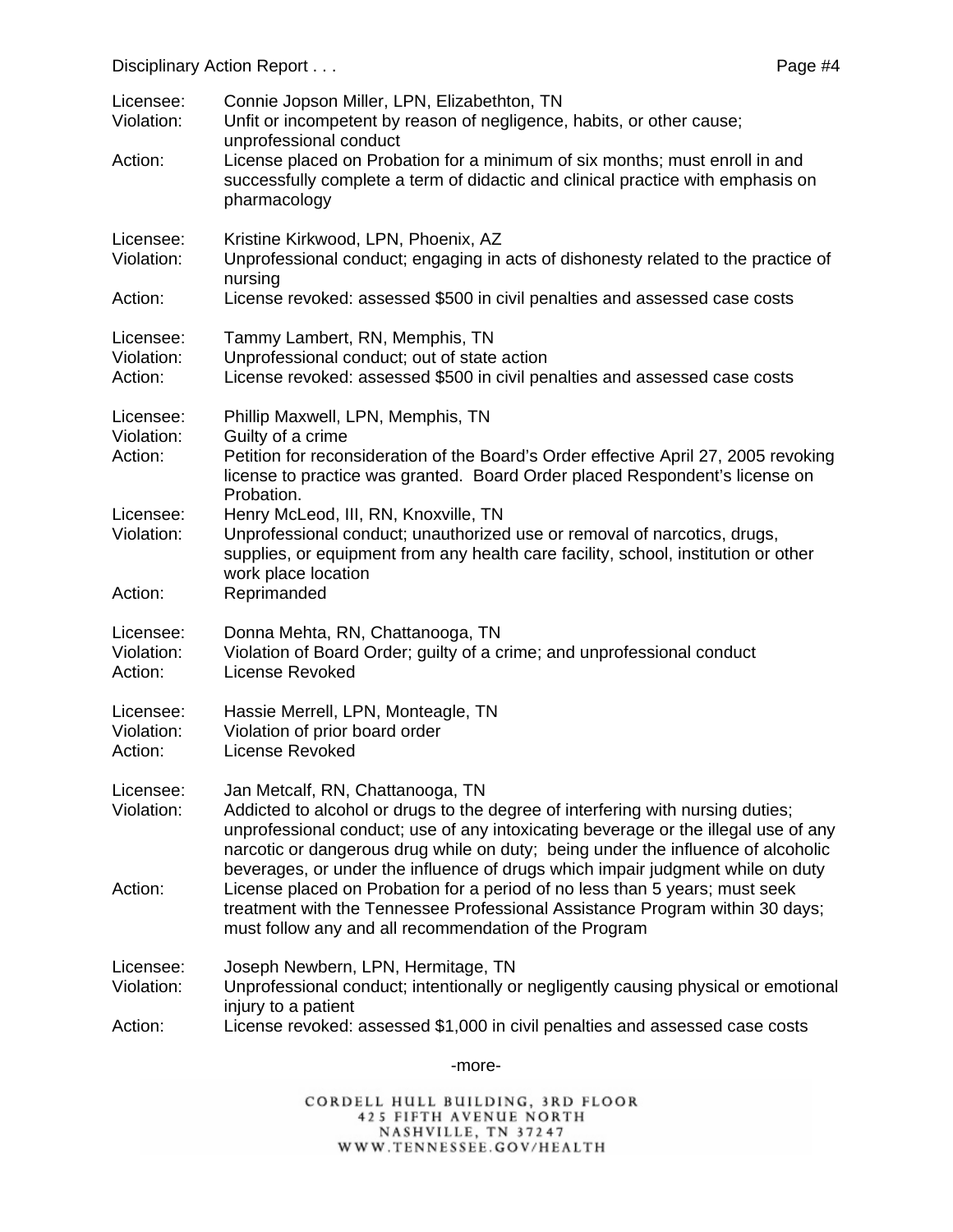| Licensee:<br>Violation:<br>Action: | Susan Newman, RN, Dunlap, TN<br>Guilty of a crime<br><b>License Revoked</b>                                                                                                                                                                                                                                                                                                                                                                                                                                                                        |
|------------------------------------|----------------------------------------------------------------------------------------------------------------------------------------------------------------------------------------------------------------------------------------------------------------------------------------------------------------------------------------------------------------------------------------------------------------------------------------------------------------------------------------------------------------------------------------------------|
| Licensee:<br>Violation:<br>Action: | Leigh Nolen, LPN, Alamo, TN<br>Addicted to alcohol or drugs to the degree of interfering with nursing duties<br>License placed on Suspension; must seek evaluation from Tennessee<br>Professional Assistance Program. Must enter into contract with TNPAP,<br>thereafter to be placed on Probation to run concurrent with TNPAP contract for<br>no less than three years                                                                                                                                                                           |
| Licensee:<br>Violation:<br>Action: | Betty Richardson, RN, Charlotte, TN<br>Unfit or incompetent by reason of negligence, habits or other cause; addicted to<br>alcohol/drugs to degree of interfering with nursing duties; unprofessional conduct;<br>abandoning or neglecting a patient requiring nursing care<br>License placed on Probation for two years; must have an evaluation with the<br>Tennessee Professional Assistance Program within 30 days and follow any<br>recommendations; must complete 6 hours course in Ethics within first year of<br>Probation; assessed costs |
| Licensee:<br>Violation:<br>Action: | David Riem, RN, Hernando, MS<br>Unfit or incompetent by reason of negligence, habits or other causes;<br>unprofessional conduct; failure to maintain a record for each patient which<br>accurately reflects the nursing problems and interventions for the patient<br>License revoked; assessed \$3,000 in civil penalties; and assessed case costs                                                                                                                                                                                                |
| Licensee:<br>Violation:<br>Action: | Joan T. Rogers, Unlicensed, Parsons, TN<br>Guilty of a crime<br>Application for licensure denied                                                                                                                                                                                                                                                                                                                                                                                                                                                   |
| Licensee:<br>Violation:<br>Action: | Lora Sager, LPN, Mountain City, TN<br>Unprofessional conduct; intentionally or negligently causing physical or emotional<br>injury to a patient; failure to maintain a record for each patient which accurately<br>reflects the nursing problems and interventions for the patient; engaging in acts<br>of dishonesty which relate to the practice of nursing<br>License revoked; assessed \$2,000 in civil penalties; and assessed case costs                                                                                                     |
| Licensee:<br>Violation:<br>Action: | Jillian Smith, RN, Collinwood, TN<br>Unprofessional conduct; out of state action<br>License Revoked                                                                                                                                                                                                                                                                                                                                                                                                                                                |
| Licensee:<br>Violation:<br>Action: | Melissa Snapp, LPN, Mohawk, TN<br>Unfit or incompetent by reason of negligence, habits or other cause; intentionally<br>or negligently causing physical or emotional injury to a patient<br>License Revoked                                                                                                                                                                                                                                                                                                                                        |

-more-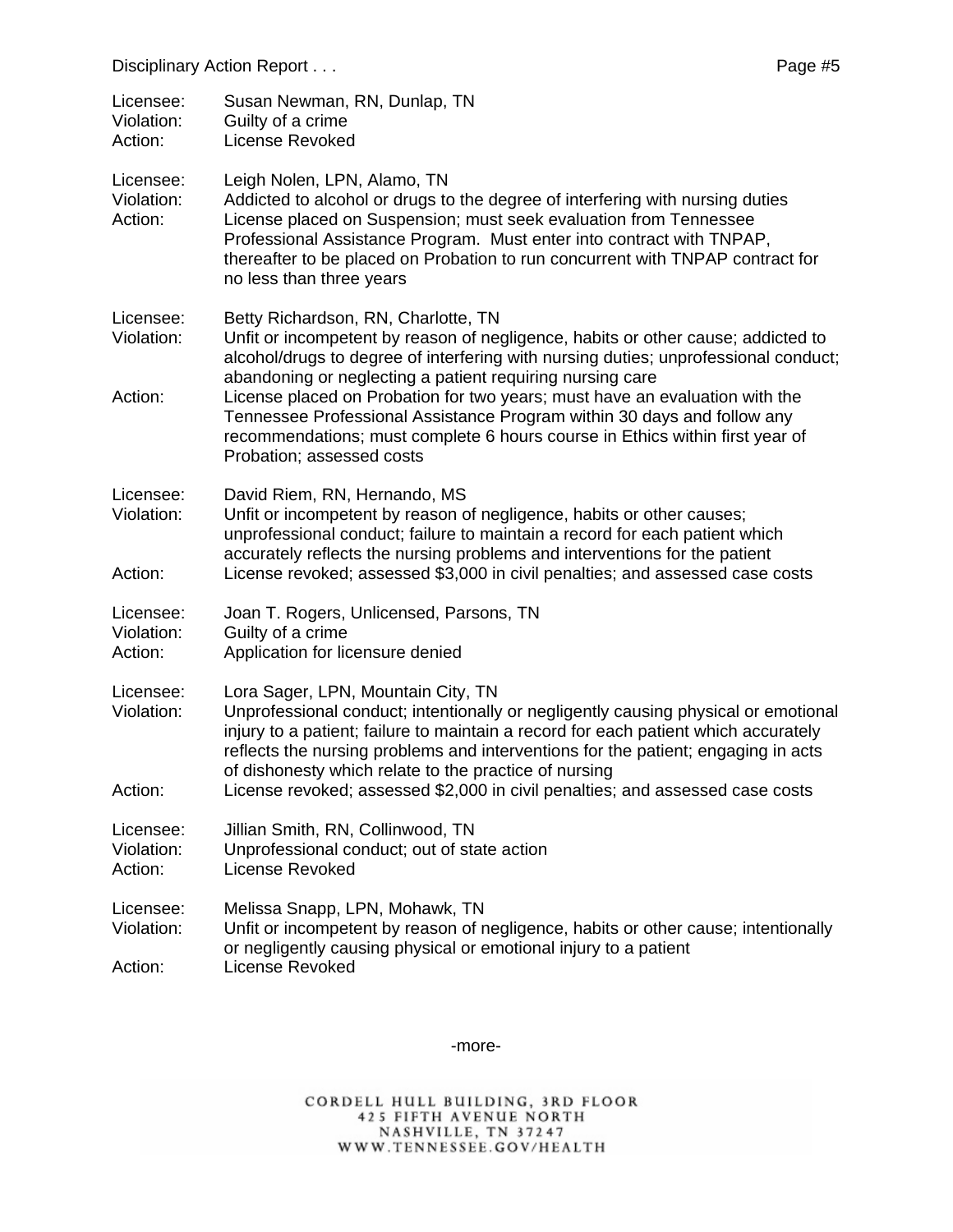Disciplinary Action Report . . .  $\blacksquare$ 

| Licensee:<br>Violation:            | Sherry Suffridge, LPN, Rogersville, TN<br>Unprofessional conduct; making false or materially incorrect, inconsistent or<br>unintelligible entries in any patient records; unauthorized use or removal of<br>narcotics, drugs, supplies, or equipment from any health care facility, school,<br>institution or other work place location; unauthorized use or removal of narcotics,                                                                     |
|------------------------------------|--------------------------------------------------------------------------------------------------------------------------------------------------------------------------------------------------------------------------------------------------------------------------------------------------------------------------------------------------------------------------------------------------------------------------------------------------------|
| Action:                            | drugs, supplies or equipment from any work place location<br>License placed on Probation for not less than three years; must seek evaluation<br>from Tennessee Professional Assistance Program. If contract is recommended,<br>probation to run concurrent with TNPAP contract.                                                                                                                                                                        |
| Licensee:<br>Violation:            | Etoulia Vincion, LPN, Lewisburg, TN<br>Unprofessional conduct; failure to maintain a record for each patient which<br>accurately reflects the nursing problems and interventions for the patient                                                                                                                                                                                                                                                       |
| Action:                            | License placed on Probation; must seek evaluation from Tennessee Professional<br>Assistance Program. If contract is recommended Probation to run concurrent<br>with TNPAP contract, otherwise license will be on Probation for one year                                                                                                                                                                                                                |
| Licensee:<br>Violation:<br>Action: | Kathy Wolfenbarger, RN, Kingston, TN<br>Unprofessional conduct; failure to maintain a record for each patient which<br>accurately reflects the nursing problems and interventions for each patient;<br>engaging in acts of dishonesty related to the practice of nursing<br>License placed on Probation for one year; must complete 3 hours of continuing<br>education on proper charting and documentation procedures                                 |
| Licensee:<br>Violation:<br>Action: | Gidget Wright, LPN, Sunbright, TN<br>Unprofessional conduct; failure to maintain a record for each patient which<br>accurately reflects the nursing problems and interventions for the patient; use of<br>any intoxicating beverage or the illegal use of any narcotic or dangerous drug<br>while on duty; being under the influence of alcoholic beverages, or under the<br>influence of drugs which impair judgment while on duty<br>License Revoked |
|                                    |                                                                                                                                                                                                                                                                                                                                                                                                                                                        |
| Licensee:<br>Violation:            | Judie Wright, RN, Finger, TN<br>Unprofessional conduct; unauthorized use or removal of narcotics, drugs,<br>supplies, or equipment from any work place location                                                                                                                                                                                                                                                                                        |
| Action:                            | License suspended until she undergoes an evaluation by the Tennessee<br>Professional Assistance Program. Thereafter, to be placed on Probation for a<br>term of not less than three years to run concurrent with TNPAP contract                                                                                                                                                                                                                        |

#### **BOARD OF RESPIRATORY CARE**

- Licensee: Deborah Brown, CRT, Livermore, CA
- Violation: Failed to obtain and/or submit proof documenting completion of mandatory continuing education
- Action: License placed on Probation; assessed \$1,000 in civil penalties; must complete 15 hours of continuing education

-more-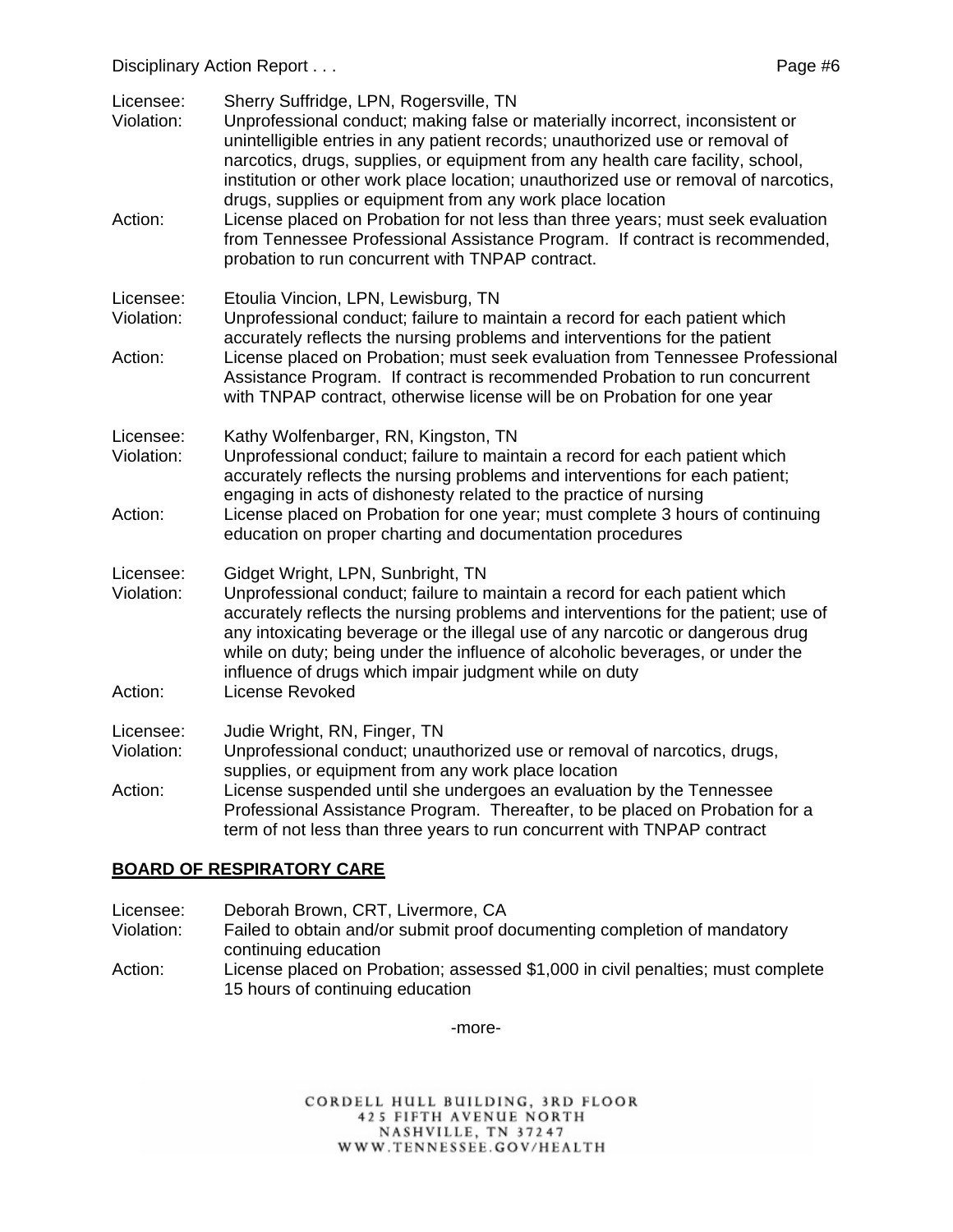### **BOARD OF EMERGENCY MEDICAL SERVICES**

| Licensee:<br>Violation:<br>Action: | Americare Ambulance Service, Memphis, TN<br>Violation of statutes<br>Reprimanded                                                                                                                                                                                                                                                                                                                                                                                                                                                                                                                                                                                                                                                                                         |
|------------------------------------|--------------------------------------------------------------------------------------------------------------------------------------------------------------------------------------------------------------------------------------------------------------------------------------------------------------------------------------------------------------------------------------------------------------------------------------------------------------------------------------------------------------------------------------------------------------------------------------------------------------------------------------------------------------------------------------------------------------------------------------------------------------------------|
| Licensee:<br>Violation:<br>Action: | Richard Moss, Paramedic, Adams, TN<br>Failing to properly safeguard a patient from incompetent health care practices<br>License Suspended for one year; must appear before the Board and petition that<br>the suspension be lifted after one year; must complete PALS and BTLS training<br>course                                                                                                                                                                                                                                                                                                                                                                                                                                                                        |
| Licensee:<br>Violation:<br>Action: | Tracy Sebastian, Paramedic, Russellville, TN<br>Violation or attempted violation or assisting in or abetting the violation of or<br>conspiring to violate any of the following: any provision of this part; any rule or<br>regulation of the board; any criminal statute of this state or of the United States<br>which involves moral turpitude or reflects upon the person's ability to fulfill such<br>person's responsibility under this part. Habitual intoxication or personal misuse of<br>any drugs or the use of intoxicating liquors, narcotics, controlled substances or<br>other drugs or stimulants in such manner as to adversely affect the delivery,<br>performance, or activities in the care of the patient requiring medical care.<br>License Revoked |
| Licensee:<br>Violation:<br>Action: | Romney Cummings, EMT, Nashville, TN<br>Delegated the responsibility of riding in the back of the ambulance with a patient<br>to his partner who was not yet licensed<br>Reprimanded                                                                                                                                                                                                                                                                                                                                                                                                                                                                                                                                                                                      |

### **JUNE 2005 ABUSE REGISTRY PLACEMENTS**

| Individual: | Elizabeth Carter, Recreational Therapist, Nashville              |
|-------------|------------------------------------------------------------------|
| Violation:  | Sexual Abuse while working in a licensed or certified facility   |
| Action:     | <b>Placed on State Abuse Registry</b>                            |
| Individual: | Terrence A Leacock, Psychiatric Tech, Knoxville                  |
| Violation:  | Physical Abuse while working in a licensed or certified facility |
| Action:     | <b>Placed on State Abuse Registry</b>                            |
| Individual: | Tara Patton, Program Coordinator, Roggp;d. GA                    |
| Violation:  | Physical Abuse while working in a licensed or certified facility |
| Action:     | Placed on State Abuse Registry                                   |
| Individual: | Yaw Biney, Residential Assistant, LaVergne                       |
| Violation:  | Physical Abuse while working in a licensed or certified facility |
| Action:     | Placed on State Abuse Registry                                   |

-more-